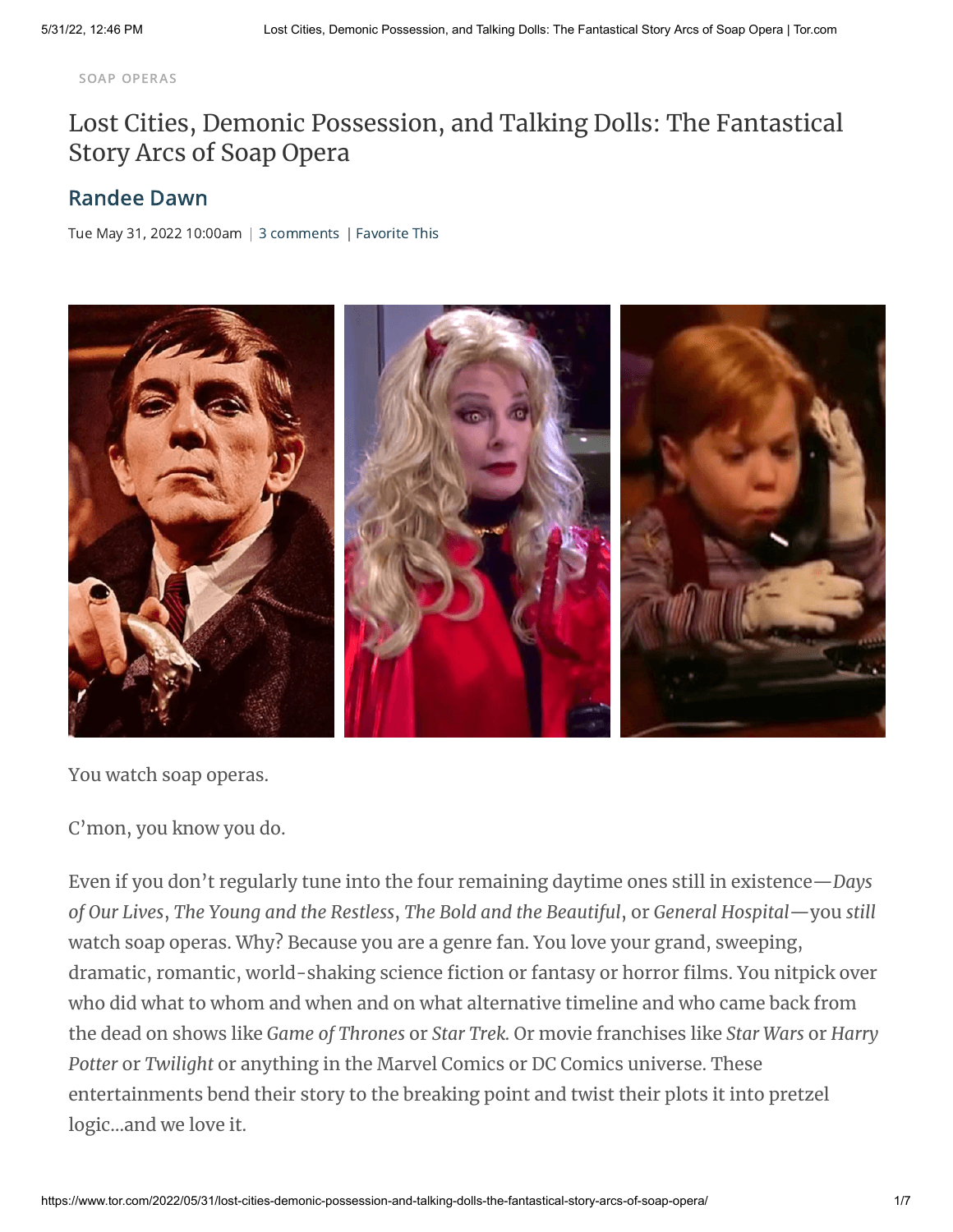5/31/22, 12:46 PM Lost Cities, Demonic Possession, and Talking Dolls: The Fantastical Story Arcs of Soap Opera | Tor.com

But wait, you may say: *Star Wars* and *Game of Thrones* aren't like *those* soaps. They have big budgets. They have award-winning actors. They have prestige! And yes, it's absolutely true: these days, what passes for soaps on TV often comes with a bigger budget, a smaller production schedule, and a whole lot of CGI. But the soap *aesthetic* is in the DNA.

All of which is to say that the actual daytime soap operas, the ones we watched—often with our grandmothers or moms (traditional soap watching habits tend to be matrilineal)—are inherently fantastic, even when they're based in the most mundane elements of human existence: births, marriages, illnesses, sexual awakenings, deaths. Soaps prime viewers to believe in the elasticity of reality—that someone *can* forget she gave birth to a child, that someone *can* be dead for a decade and come back to life looking completely different, that the same couples can marry and divorce and marry and divorce ad infinitum.

So when soaps take that natural next step and race full-on into the fantasy, or science fiction, or horror universe, it may seem wacky but it never seems entirely out of place. And you might be surprised to find that some of the best remembered soap arcs often come wrapped around the beating heart of a genre story. Settle in, and let's take a trip back in time to revisit some of the strangest, most unsettling, and utterly incredible SFF-fueled soap arcs of all time.

[Dark Shadows: The Introduction of Barnabas Collins](https://www.youtube.com/watch?v=WyYg2bD-U94)

**Barnabas the Vampire:** *Dark Shadows* **(1967-1971)**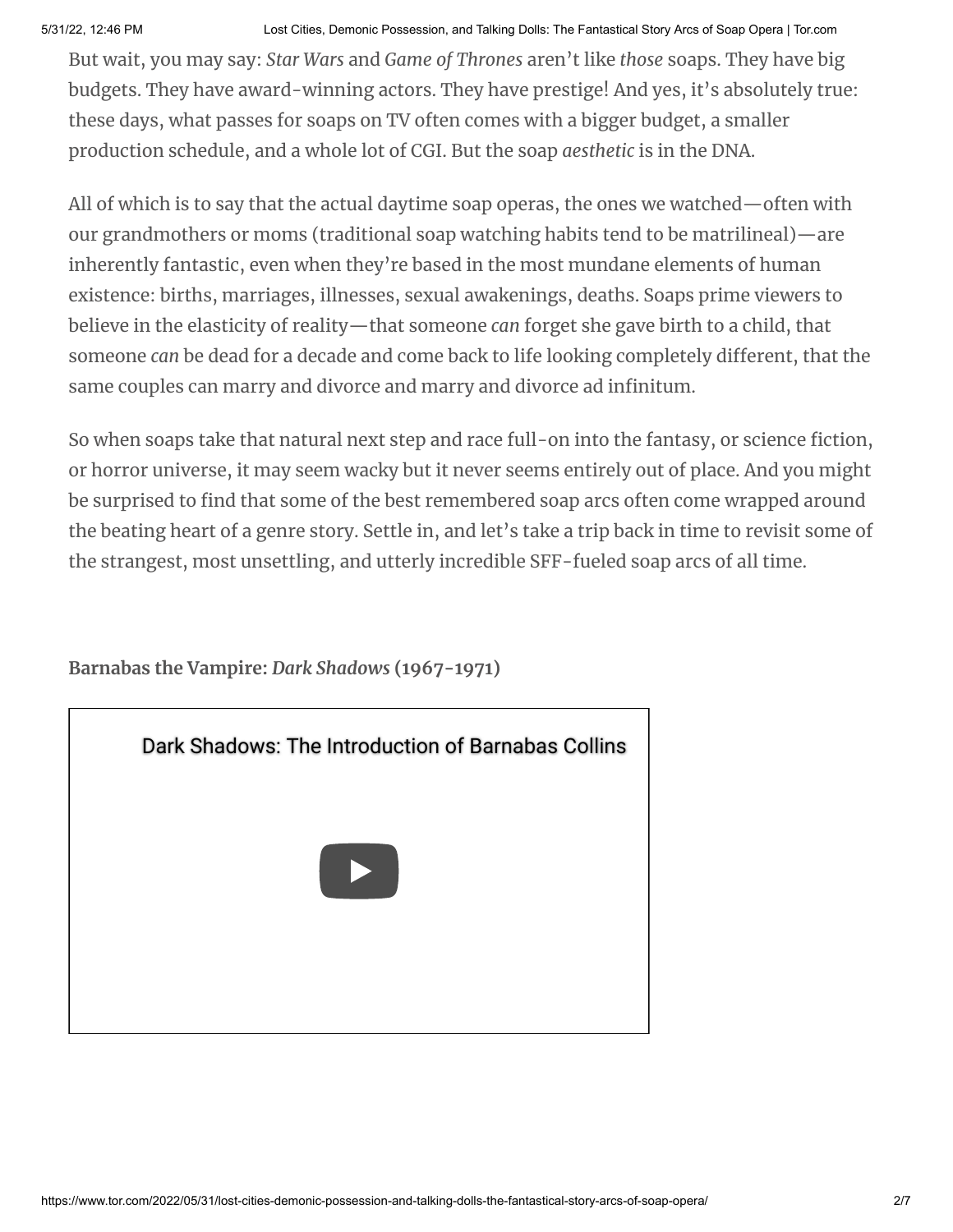5/31/22, 12:46 PM Lost Cities, Demonic Possession, and Talking Dolls: The Fantastical Story Arcs of Soap Opera | Tor.com

Not that soaps hadn't dipped into the fantastical before *Dark Shadows*, but all modern vampire creations (soap or otherwise) that saw the light of day post-*Dark Shadows* owe everything to the moment Barnabas Collins' coffin first opened.

The funny thing is that *Dark Shadows*—just one of *eighteen* soaps on the air when it premiered in 1965—didn't start out as a vampire drama. A ghost named Josette appeared approximately 70 episodes in and made the ratings soar, so creator Dan Curtis decided to swing for the fences, introducing Barnabas (Jonathan Frid) in episode 211.

"I wanted to see exactly how much I could get away with," Curtis told [Cleveland.com](https://www.cleveland.com/tv-blog/2016/06/dark_shadows_at_50_still_casting_a_long_shadow_on_the_vampire_story.html) in 2016. "I wanted to see how far I could go on the show into the supernatural, and I figured there was nothing more bizarre than a vampire. If it didn't work, I figured we could always drive a stake into his heart."

Barnabas was supposed to last six weeks, and then get staked. But the way he was written touched young Goth hearts of the 1960s: he was a vampire who questioned what his purpose was, not just some monstrous blood sucker who mindlessly went around flashing fangs. He was the proto-Edward Cullen, the pre-Vampire Lestat. He might not have a soul, but he sure was soulful. Without him, *Buffy the Vampire Slayer*, *Underworld*, *Angel*, and *True Blood* might never have seen the light of day (or night).

And Barnabas was just the tip of the iceberg for *Dark Shadows*—the show eventually introduced zombies, werewolves, a man who never aged, and a trip back in time by way of a séance. There wasn't anything *Dark Shadows* wouldn't do for ratings, and they did it all with relish (and a side of plasma).

**The Lost Underground City of Eterna:** *One Life to Live* **(1989)**

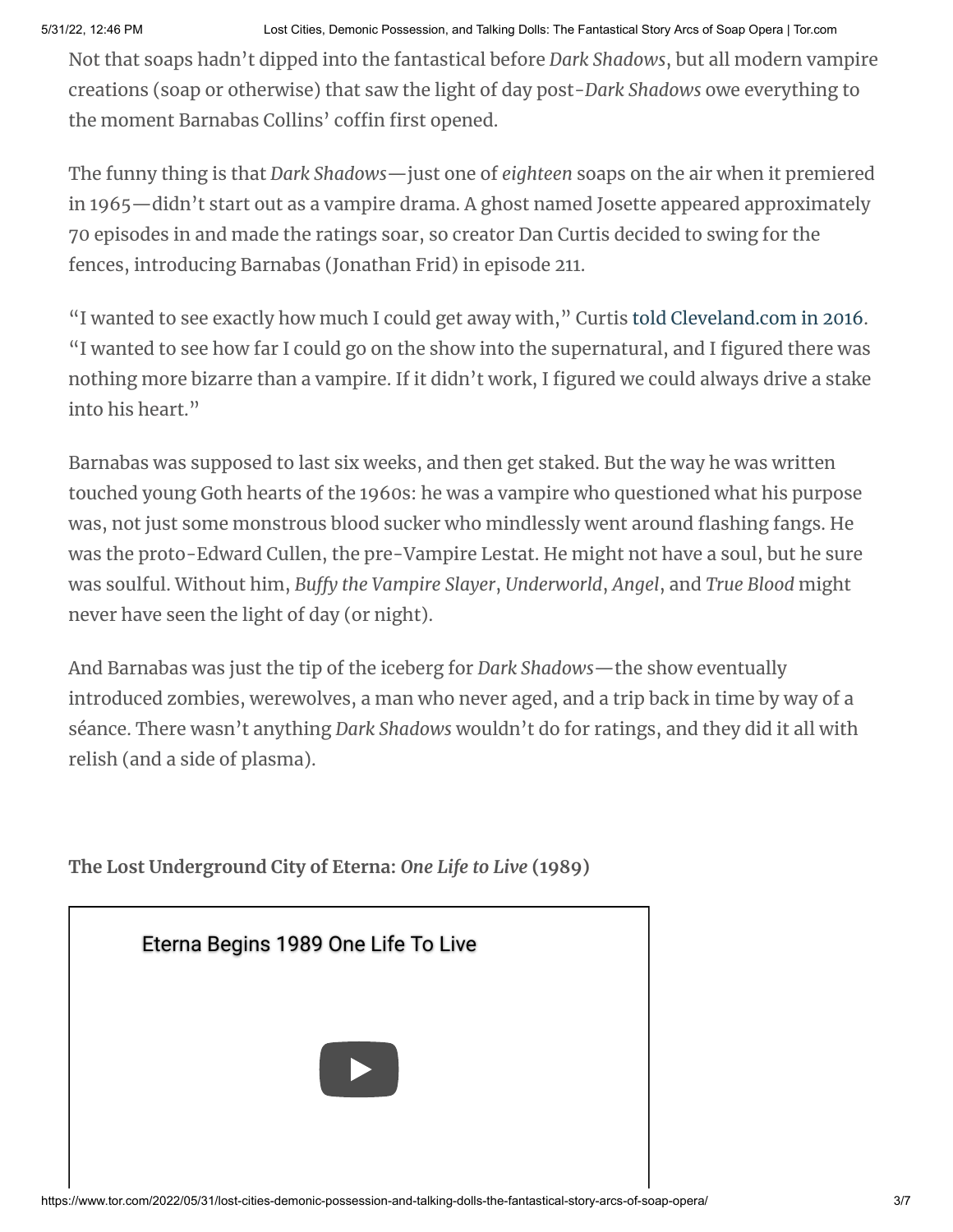*One Life to Live* began in 1968 with the intent of focusing on racial and class divides, but by the 1980s that original earnest intent had drifted somewhat. By 1988 they'd sent a main character, Clint Buchanan, back in time 100 years to meet his ancestors; another main character, Viki Lord, visited Heaven three times (during her 2008 jaunt she met "The Creator," embodied by series creator Agnes Nixon).

But when diving into *OLTL*'s genre storylines, one triumphs over all the rest: The discovery of the lost, gold-filled underground city of Eterna. Conveniently, it lay directly under Llantano Mountain near the town of Llanview, where all the characters resided. Who knew?! The show poured money into the creation of the largest set ever constructed for daytime series: a multilevel, 360-degree "city" built in a studio separate from the usual series headquarters. Real well-drillers were even hired to use the equipment needed to dig the characters out of the city at its conclusion.

The twisting, extended plot involved a baby that a teenage Viki had been hypnotized to forget she ever gave birth to; a hunt for legendary gold hidden in the city; multiple characters getting trapped underground thanks to an avalanche; and a convenient (as well as gigantic) TV screen that helpfully played videotapes to explain Eterna's history. Booby traps set to prevent Eterna from being looted ensured the trapped characters were in a state of constant peril, and in the end a grab for a giant gold angel triggered the city's self-destruct mode. Cue the well-drillers, who saved nearly everyone before the entire city went up in flames.

|  |  | Marlena is Possessed (Twice!): Days of Our Lives (1995, 2021) |
|--|--|---------------------------------------------------------------|
|--|--|---------------------------------------------------------------|

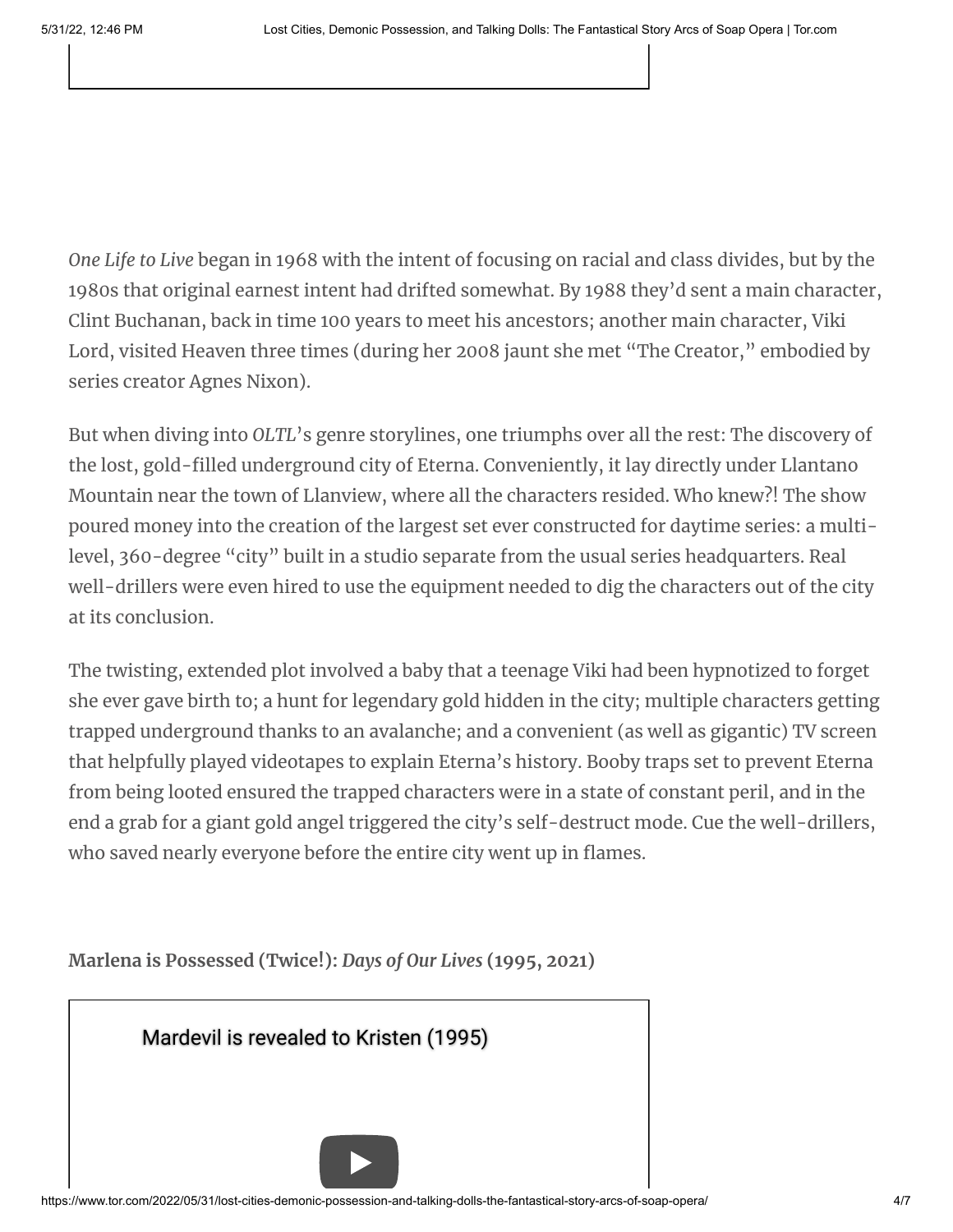Possess me once, shame on me; possess me twice… well, you're clearly visiting the town of Salem, as immortalized on *Days of Our Lives*. Even non-soap watchers can probably recall the time an actor on a soap opera *levitated* on camera because she'd been demon-possessed, *Exorcist* style. Not only that, the woman being possessed was one of the key figures on the series, played by one of the longest-serving actors in daytime: Deidre Hall, who as of 2022 had played Marlena in over 5,200 episodes.

So how did things come to this devilish pass for Marlena? Well, it all started when she became an object of obsession (a "Queen of the Night") for the villainous Stefano DiMera. He gave her mind-altering drugs *and* hypnotized her so thoroughly that she became open to demonic possession and… well, when you leave a door open, anyone could just walk in. Marlena's eyes changed color to glowing yellow-green, her personality changed completely and as the Devil began taking control, leading up to her immortal levitation trick on Christmas Eve (while everybody else was in church, peacefully singing "Silent Night"). Fortunately, a convenient priest named John Black (who she eventually married, when he was no longer a priest… it's complicated) was able to perform an emergency exorcism the following year.

Fast [forward](https://www.youtube.com/watch?v=_XWFxhbyX70) to 2021, and the devil was back for a second try. This time Marlena welcomed the invasion—because she was able to save her pal Doug, who had been possessed first. See, Doug couldn't handle the visitation, so the Devil gave Marlena the option to be taken over again. And she levitated for the second time! Clearly, this is a relationship she just can't quit.

**Tabitha Lenox the Witch:** *Passions* **(1999-2008)**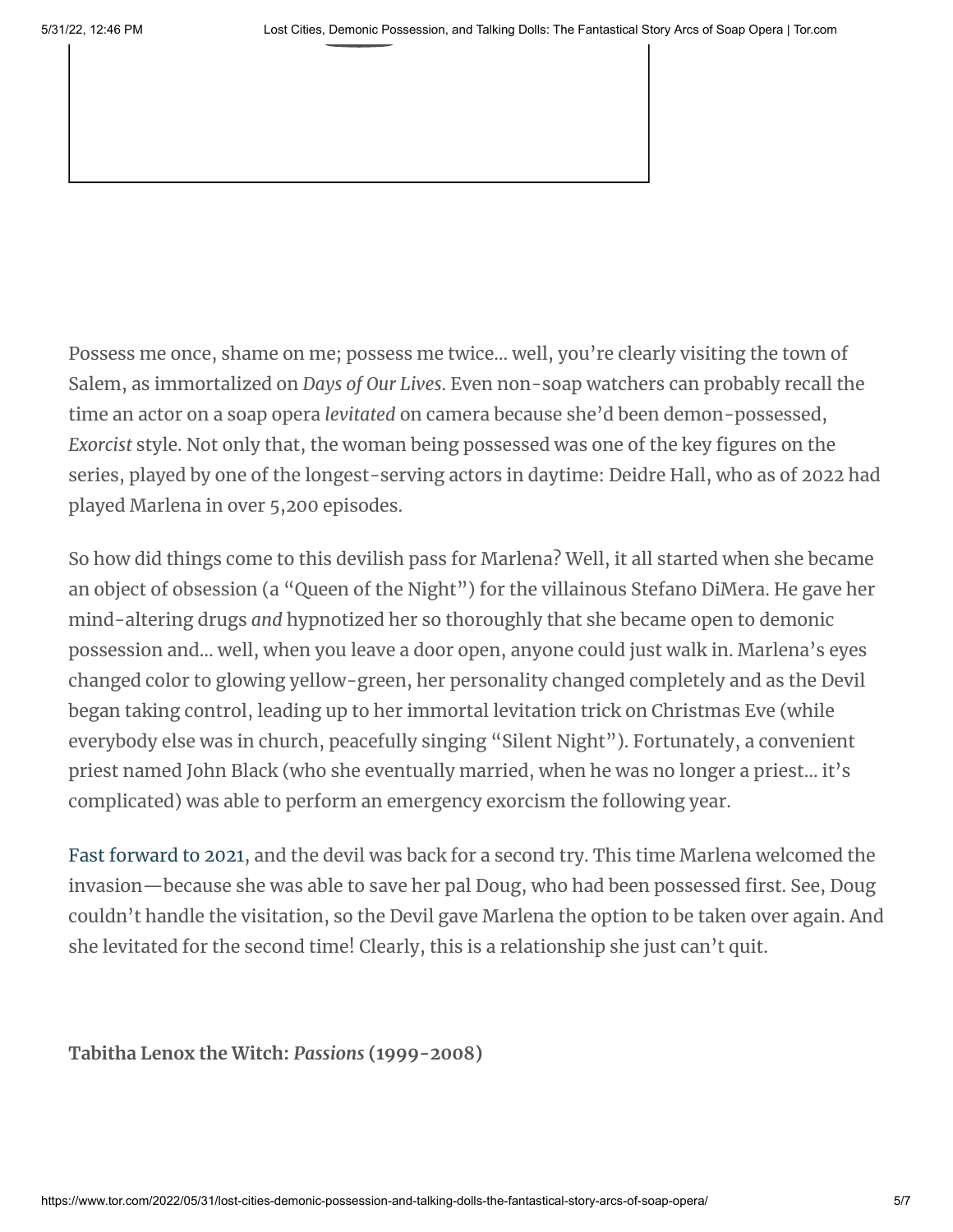Created and overseen by the delightfully lunatic soap opera veteran James E. Reilly (who conceived of the storyline for Marlena's original possession on *Days of Our Lives*), *Passions* was a bonkers supernatural campfest carefully nested inside a traditional soap opera. Over the course of its 1,702 episodes, *Passions* featured musical numbers (everything from Bollywood to *Chicago*-inspired show tunes) and pop culture references galore.

But what really set the show apart was the decision to have Tabitha Lenox (that delightful meta-reference name!), a 300-year-old witch who apparently was responsible for the sinking of the *Titanic*, as a key character. Tabitha (Juliet Mills) didn't just have one fantastical story arc —she had *all* of them. This was the era of *Charmed* and *Buffy the Vampire Slayer*, so supernatural happenings were expected to draw a younger crowd, which likely contributed to Tabitha getting the green light. Early on, Tabitha turned herself into a dog as part of an attempted murder; later on, she possessed the same target of her vengeful wrath, Charity Standish (a poisoned quiche was involved). When she had a child, she named her Endora (again with the *Bewitched* references), and the angel-faced girl quickly manifested her own magical abilities, including being able to summon her favorite musical act ([Scissor](https://www.youtube.com/watch?v=c5uhrmsg3G8) Sisters).

But Tabitha's most fantastical moment came when a life-sized doll she created called Timmy (Josh Ryan Evans) came to life. He was meant to help her out with her various schemes (particularly those directed against Charity), but Timmy turned out to be a rather good egg after all.

\*\*\*